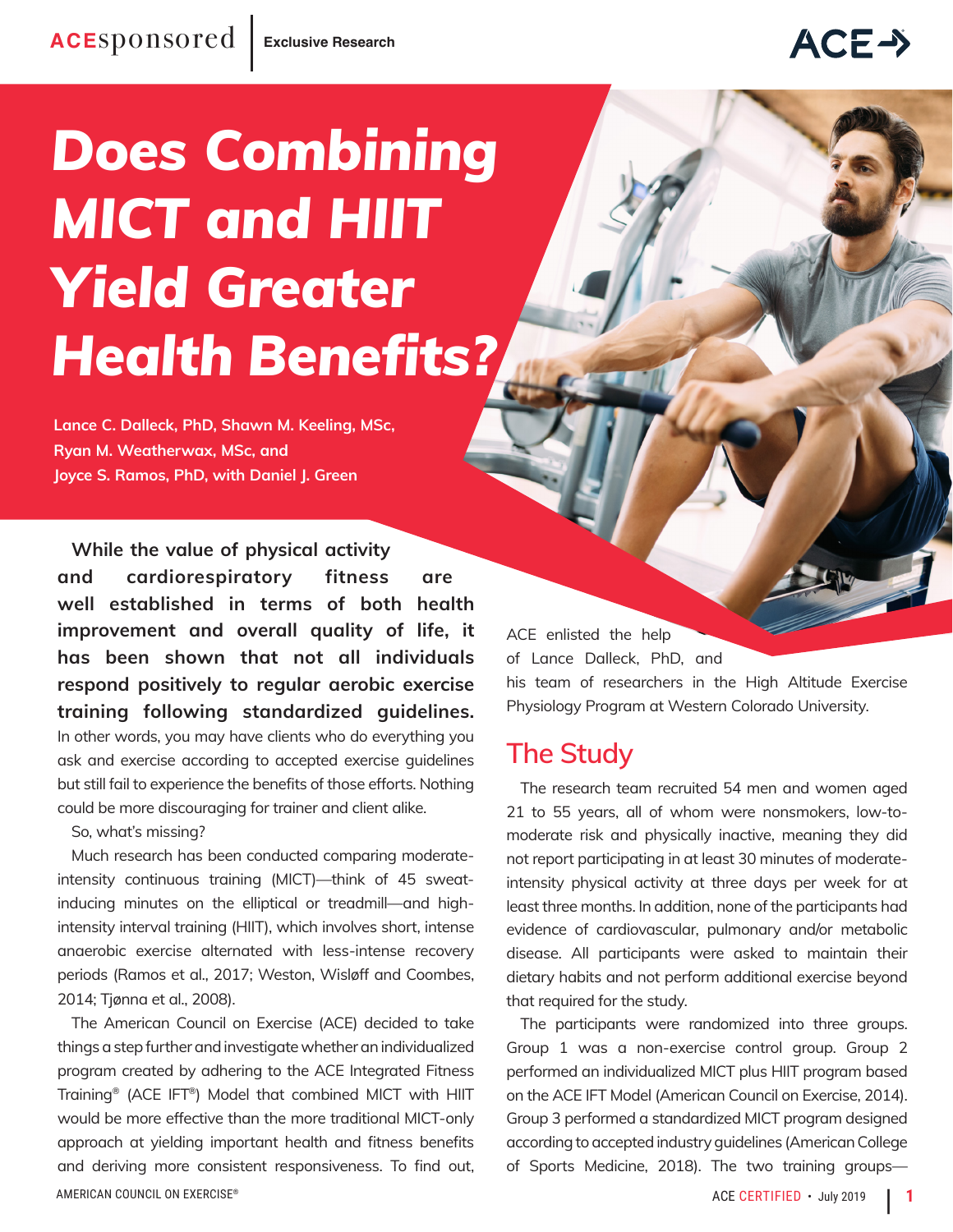referred to here as the MICT+HIIT group and the MICTonly group—performed a similar frequency and duration of exercise training.

#### **THE EXERCISE PROGRAMS**

The MICT for both exercise groups was performed on a variety of aerobic modalities: arm, cycle and rowing ergometers; elliptical crosstrainer; and treadmill. Importantly, the method used to determine exercise intensity differed between the groups. For the MICT-only group, a standardized approach was used to program exercise intensity according to a percentage of heart-rate reserve (HRR). For the MICT+HIIT group, intensity was programmed based on each individual's ventilatory threshold (VT). A target heart rate was established for members of both groups that coincided with either HRR or VT (Figure 1), which was then used to establish a specific exercise training intensity for each MICT session.

It is important to note that the programming for the HIIT sessions (MICT+HITT group only) was individualized as well. In addition to a five-minute warm-up and cool-down, at the outset each HIIT session consisted of eight 60-second interval bouts performed at the workload corresponding to 100%  $\mathring{V}\mathrm{O}_2$ max, separated by 150 seconds of activity recovery performed at a light intensity. This progressed as depicted in Figure 1.

Functional and resistance training began during week 4 of the program for both exercise groups and was performed three times per week for the remainder of the study. All sessions were supervised, and participants were monitored for adherence to the program, proper technique on all exercises and appropriate progression.

As with the cardiorespiratory workouts, the resistancetraining program for the standardized MICT-only group was designed according to accepted industry guidelines (ACSM,

**Figure 1**

| Experimental flow digaram and week-to-week exercise prescription for days/times of cardiorespiratory and resistance training. |  |  |  |  |  |  |  |
|-------------------------------------------------------------------------------------------------------------------------------|--|--|--|--|--|--|--|
|                                                                                                                               |  |  |  |  |  |  |  |
|                                                                                                                               |  |  |  |  |  |  |  |

| <b>Standardized MICT group (n=16)</b>                                                                                                | Personalized MICT + HIIT group (n=16)                                                                                                                                        | Control (n=15)                                                                                                                       |  |  |  |
|--------------------------------------------------------------------------------------------------------------------------------------|------------------------------------------------------------------------------------------------------------------------------------------------------------------------------|--------------------------------------------------------------------------------------------------------------------------------------|--|--|--|
| <b>Basline Testing</b><br>Anthropometric measurements $(x2)$<br>Cardiometabolic risk factors (x2)<br>GXT + verification trial $(x2)$ | <b>Basline Testing</b><br>Anthropometric measurements $(x2)$<br>Cardiometabolic risk factors (x2)<br>GXT + verification trial $(x2)$                                         | <b>Basline Testing</b><br>Anthropometric measurements $(x2)$<br>Cardiometabolic risk factors (x2)<br>GXT + verification trial $(x2)$ |  |  |  |
| Week 1<br>> 3 days MICT (40-45% HRR) for 30 min/day                                                                                  | Week <sub>1</sub><br>▶ 2 days MICT (HR <vt1) 30="" day<br="" for="" min=""><math>\triangleright</math> 1 day HIIT (8 x 60 sec at 100% VO<sub>2</sub> max)</vt1)>             |                                                                                                                                      |  |  |  |
| Week 2<br>▶ 3 days MICT (40-45% HRR) for 35 min/day                                                                                  | Week 2<br>▶ 2 days MICT (HR <vt1) 35="" day<br="" for="" min="">▶ 1 day HIIT (8 x 60 sec at 100% <math>VO_2</math> max)</vt1)>                                               |                                                                                                                                      |  |  |  |
| Week 3<br>▶ 3 days MICT (40-45% HRR) for 35 min/day                                                                                  | Week 3<br>▶ 3 days MICT (HR <vt1) 35="" day<br="" for="" min=""><math>\triangleright</math> 1 day HIIT (8 x 60 sec at 100% VO<sub>2</sub> max)</vt1)>                        |                                                                                                                                      |  |  |  |
| Week 4<br>▶ 3 days MICT (40-45% HRR) for 30 min/day                                                                                  | Week 4<br>▶ 4 days MICT (HR <vt1) +="" 35="" day="" for="" min="" rt<br="">▶ 1 day HIIT (8 x 60 sec at 100% <math>VO_2</math> max)</vt1)>                                    |                                                                                                                                      |  |  |  |
| Weeks 5-6<br>▶ 55-60% HRR<br>30 min/day<br>5 days                                                                                    | Weeks 5-6<br>▶ 4 days MICT (HR≥VT1 to <vt2) +="" 40="" day="" for="" min="" rt*<br=""><math>\triangleright</math> 1 day HIIT (10 x 60 sec at 100% VO<sub>2</sub> max)</vt2)> |                                                                                                                                      |  |  |  |
| Weeks 7-8<br>$\triangleright$ 60-65% HRR<br>30 min/day<br>5 days                                                                     | Weeks 7-8<br>▶ 4 days MICT (HR≥VT1 to <vt2) +="" 45="" day="" for="" min="" rt*<br=""><math>\triangleright</math> 1 day HIIT (10 x 60 sec at 100% VO<sub>2</sub> max)</vt2)> |                                                                                                                                      |  |  |  |
| Weeks 9-13<br>▶ 60-65% HRR<br>30 min/day<br>5 days                                                                                   | Weeks 9-13<br>▶ 4 days MICT (HR≥VT1 to <vt2) +="" 50="" day="" for="" min="" rt*<br="">▶ 1 day HIIT (12 x 60 sec at 100% VO<sub>2</sub> max)</vt2)>                          |                                                                                                                                      |  |  |  |
| <b>Post-program Testing</b><br>▶ Anthropometric measurements<br>▶ Cardiometabolic risk factors<br>GXT + verification trial $(x2)$    | <b>Post-program Testing</b><br>▶ Anthropometric measurements<br>▶ Cardiometabolic risk factors<br>GXT + verification trial $(x2)$                                            | <b>Post-program Testing</b><br>Anthropometric measurements<br>▶ Cardiometabolic risk factors<br>GXT + verification trial $(x2)$      |  |  |  |

*Note:* MICT = Moderate-intensity continuous training; HIIT = High-intensity interval training; GXT = Graded exercise test; HRR = Heart-rate reserve; HR = Heart rate; VT1 = First ventilatory threshold; VT2 = Second ventilatory threshold; RT = Resistance training;  $\dot{\rm V}$ O<sub>2</sub>max = Maximal oxygen uptake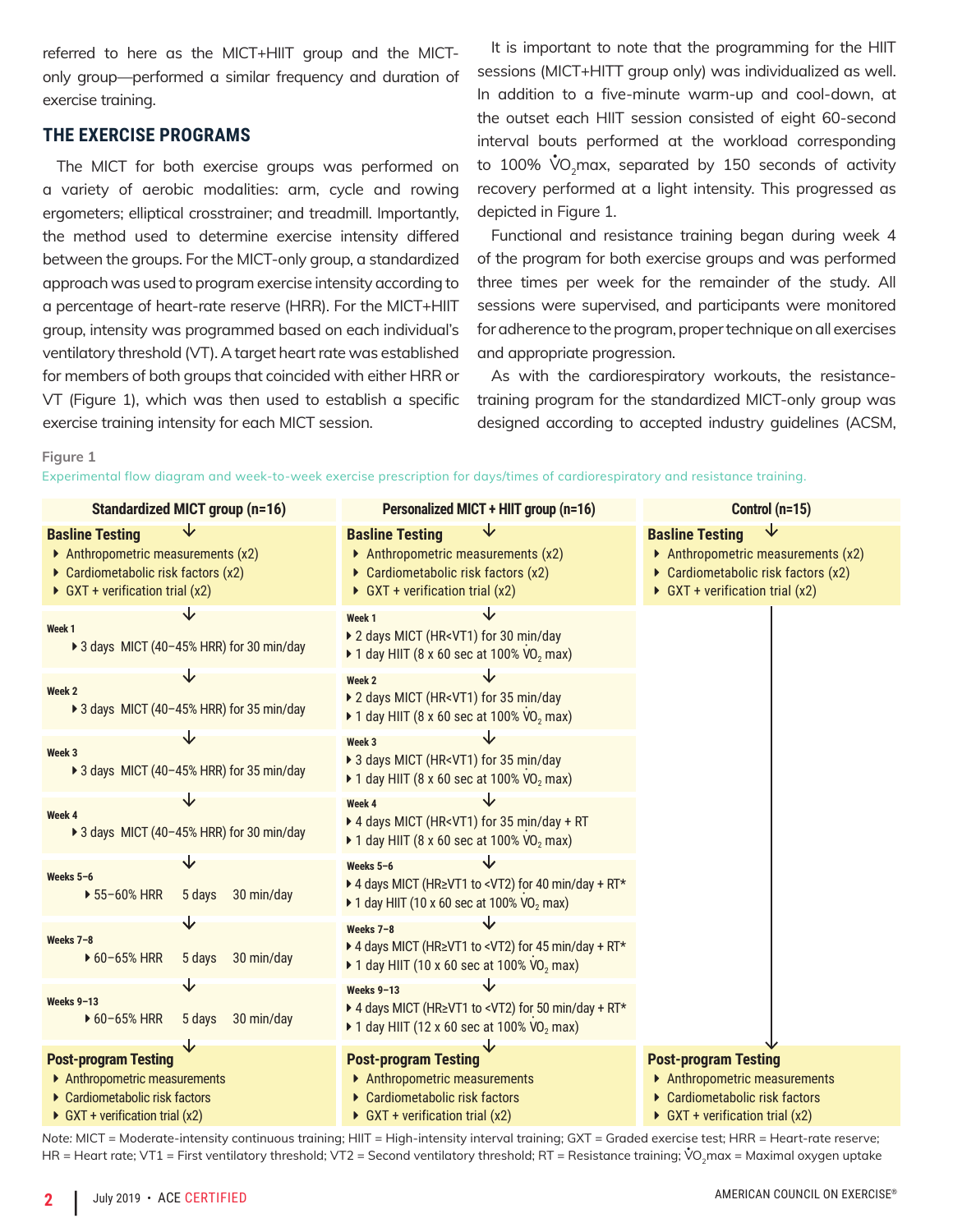2018). The participants performed traditional single- and multijoint exercises using machines (e.g., shoulder press, lat pull-down and seated row). Participants completed two sets of 12 repetitions of each exercise, and resistance was progressed every two weeks by approximately 3 to 5% of total weight for the upper body and approximately 6 to 10% for the lower body.

The program for the MICT+HIIT group was designed according to ACE (2014) guidelines and consisted of multijoint/multiplanar exercises using free weights and machines that allowed for free motion during the exercise and unlimited range of motion (e.g., hip bridges, dumbbell squats and dumbbell bench press). Participants in this group also completed two sets of 12 repetitions. Intensity began at 50% of their five-repetition maximum (5-RM) and progressed by 5% increments every two weeks. For

exercises that did not include a weighted resistance, the volume of each exercise was increased by approximately 5 to 10% every two weeks.

#### **THE ASSESSMENTS**

Before and after the 13-week program, all participants underwent assessment of anthropometric measures, cardiometabolic risk factors and  $\mathring{\text{V}}\text{O}_2$ max to develop personalized criteria for the identification of individual responders versus non-responders. Specifically, these assessments were as follows:

- ▶ Anthropometric measurements (weight, percent body fat and waist circumference)
- **Fasting blood lipid and blood glucose**
- $\blacktriangleright$  Resting heart rate and resting blood pressure
- ▶ Metabolic syndrome z-score (MetS z-score; more on this below)
- $\blacktriangleright$  Muscular fitness (5-RM)
- $\triangleright$  Maximal exercise testing and verification [maximal oxygen uptake ( $\mathsf{\dot{V}O}_{2}$ max) and maximal heart rate  $(MHR)$ <sup>\*</sup>
- $\triangleright$  Ventilatory thresholds [first ventilatory threshold (VT1) and second ventilatory threshold (VT2)]

*\* Dr. Dalleck outlined the procedure for determining each participant's "true V• O2max" as follows: After a*  graded exercise test (GXT) to determine their  $\sqrt[12]{O_2}$ max,

**"Overall,** adherence **to the program was**  excellent, **with the MICT-only group**  completed 90% **of the workouts and the MICT+HIIT group**  completed 91% . . .**"**

*the participants rested for 20 minutes, then performed the test again for as long as they could at a workload 5%*  above what had been achieved during their GXT. VO<sub>2</sub> was *measured during this supramaximal bout. If it was within the margin of error, the individual's V• O2max was verified; if not, the procedure was repeated until the*  $\sqrt[6]{O_{2}}$ *max was confirmed. By adding this step to the process, the researchers helped ensure that any improvements in*   $\boldsymbol{\dot{V}}$ O<sub>2</sub>max following the intervention were the result of a *true training adaptation and not because of increased comfort with the GXT protocol.*

#### **THE RESULTS**

At baseline, the three groups did not differ significantly in terms of physical and physiological characteristics. The exercise programs for both exercise groups were well-

> tolerated for the 32 of 36 participants who completed the study (the four who dropped out did so for reasons not related to the study). Overall adherence was excellent, as the MICTonly group completed 90% of their workouts and the MICT+HIIT group completed 91% of their workouts.

> Table 1 presents the physical and physiological characteristics at baseline and after the 13-week training program. Percent body fat and waist circumference improved significantly for both exercise groups. However, changes in  $\mathring{\text{VO}}_2$ max and MetS z-score were significantly more

favorable in the MICT+HIIT group than in the MICT-only and control groups.

#### *MetS z-score and Responders versus Non-responders*

Traditionally, researchers looking into training responsiveness have used  $\mathring{\text{V}}\text{O}_2$ max exclusively to quantify improvements in cardiorespiratory fitness, which provides a very narrow view. In contrast, the MetS z-score combines a number of cardiometabolic risk factor values into a single continuous score, including blood pressure, circumference measures, blood glucose, highdensity lipoprotein and triglycerides (Malin et al., 2013). The primary benefits for inclusion of a continuous MetS z-score are twofold: (1) it acknowledges that there is a continuum to cardiometabolic risk within each individual and (2) it provides a more sensitive tool for assessing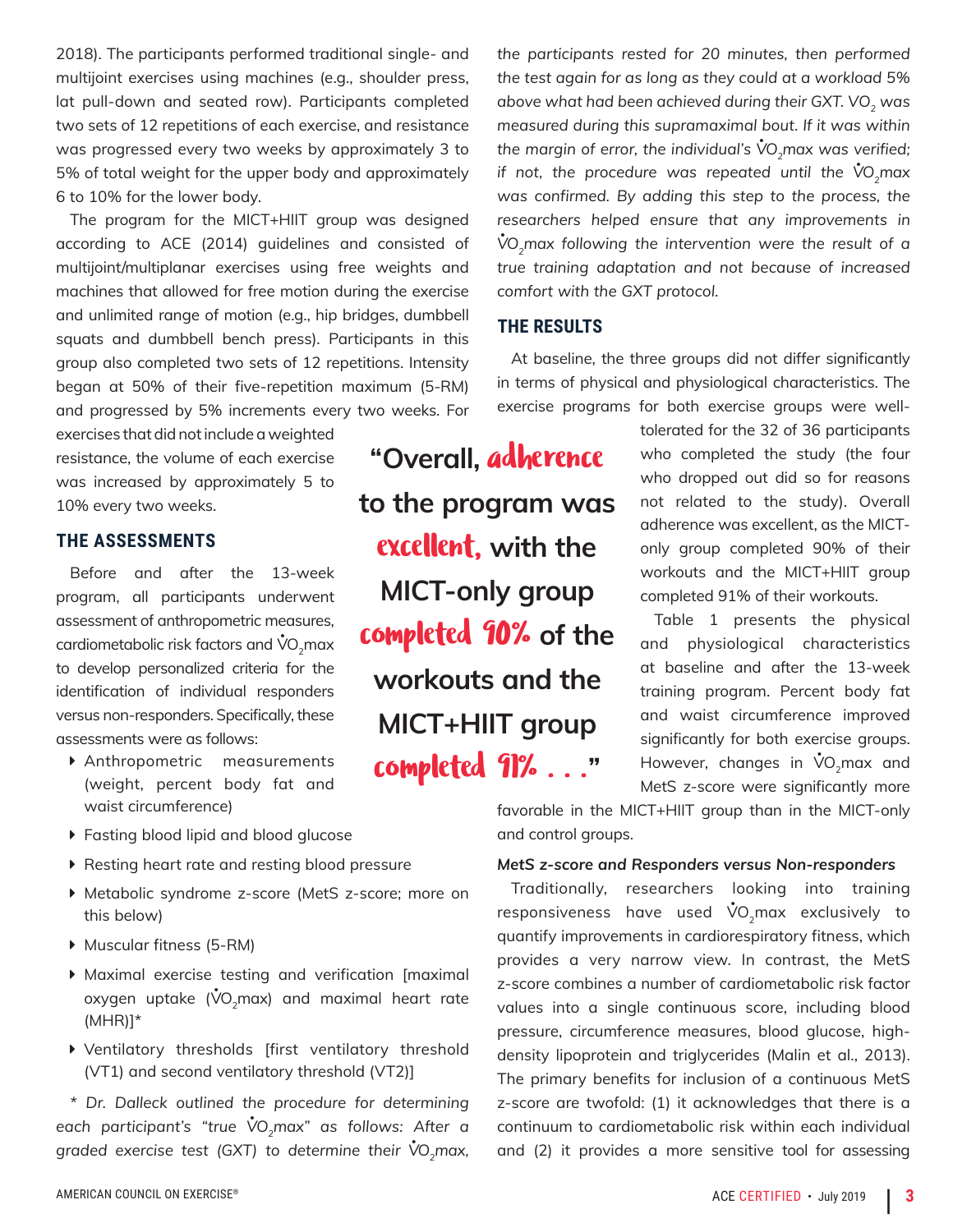#### **Table 1.**

Physical and physiological characteristics at baseline and 13wk for control, standardized MICT, and individualized HIIT + MICT groups. (Values are mean ± SD).

|                          | <b>Control group</b>     |                  |                  | <b>Standardized MICT group</b> | Individualized HIIT + MICT group<br>$(n=16;$ women=8, men=8) |                                |  |  |
|--------------------------|--------------------------|------------------|------------------|--------------------------------|--------------------------------------------------------------|--------------------------------|--|--|
| <b>Parameter</b>         | $(n=15;$ women=8, men=7) |                  |                  | $(n=16;$ women=9, men=7)       |                                                              |                                |  |  |
|                          | <b>Baseline</b>          | 13wk             | <b>Baseline</b>  | 13wk                           | <b>Baseline</b>                                              | 13wk                           |  |  |
| Age (years)              | $33.9 \pm 6.9$           |                  | $34.2 \pm 9.8$   |                                | $32.1 \pm 6.9$                                               |                                |  |  |
| Height (cm)              | $168.2 \pm 5.9$          |                  | $167.4 \pm 10.0$ |                                | $170.5 \pm 8.2$                                              |                                |  |  |
| Weight (kg)              | $77.3 \pm 9.0$           | $77.5 \pm 8.6$   | $80.5 \pm 16.5$  | $79.6 \pm 16.0*$               | $79.8 \pm 19.7$                                              | $79.4 \pm 19.6$                |  |  |
| Waist circumference (cm) | $81.5 \pm 7.5$           | $81.8 \pm 7.3$   | $84.0 \pm 9.3$   | $82.8 \pm 8.7$ <sup>*1</sup>   | $80.5 \pm 11.9$                                              | $78.8 \pm 11.5$ *1             |  |  |
| Body fat (%)             | $23.2 \pm 4.9$           | $23.8 \pm 4.5^*$ | $26.1 \pm 6.2$   | $24.6 \pm 5.5$ <sup>*1</sup>   | $24.5 \pm 8.5$                                               | $22.1 \pm 7.3$ <sup>*†</sup>   |  |  |
| $VO2$ max (mL/kg/min)    | $31.5 \pm 6.7$           | $30.9 \pm 6.4$   | $28.6 \pm 6.0$   | $30.8 \pm 7.1$ <sup>*1</sup>   | $31.8 \pm 4.8$                                               | $36.3 \pm 5.5^{*+}$            |  |  |
| MetS z-score             | $-4.52 \pm 3.45$         | $-4.01 \pm 3.35$ | $-2.92 \pm 2.98$ | $-3.57 \pm 2.61$ <sup>*†</sup> | $-3.35 \pm 2.87$                                             | $-5.15 \pm 2.34$ <sup>**</sup> |  |  |

\* Within-group change is significantly different from baseline, p<0.05

† Change from baseline is significantly different than control group, p<0.05

‡ Change from baseline is significantly different than control and standardized MICT groups, p<0.05

Note: MICT = moderate-intensity continuous training; HIIT = high-intensity interval training; V<sup>\*</sup>O<sub>2</sub>max = maximal oxygen uptake

individualized training responsiveness following an exercise intervention.

"By broadening the assessment of training responsiveness using the MetS z-score, researchers are better able to capture the true benefits of an exercise program," explains Dr. Dalleck.

Of the subjects who participated in the individualized MICT+HIIT training in this study, 100% saw positive

improvements in MetS z-score and were deemed "responders." In the MICT-only group, only 56.25% saw a favorable change in MetS z-score and were categorized as responders. That leaves 43.75%, or seven out of 16 participants in the MICT-only group, who saw an undesirable change in their MetS z-score and were deemed nonresponders to exercise training (Figure

2). The researchers found similar results when looking at responders versus non-responders in terms of changes in  $\mathsf{\dot{V}O}_2$ max. The data on  $\mathsf{\dot{V}O}_2$ max in isolation reveal that while 100% of the participants in the MICT+HIIT group were responders, only 68.75% of the MICT-only group responded positively to training.

#### **Figure 2**

Inter-individual variability in MetS z-score responses to exercise training in the (A) standardized MICT-only group and (B) individualized MICT+HIIT group.